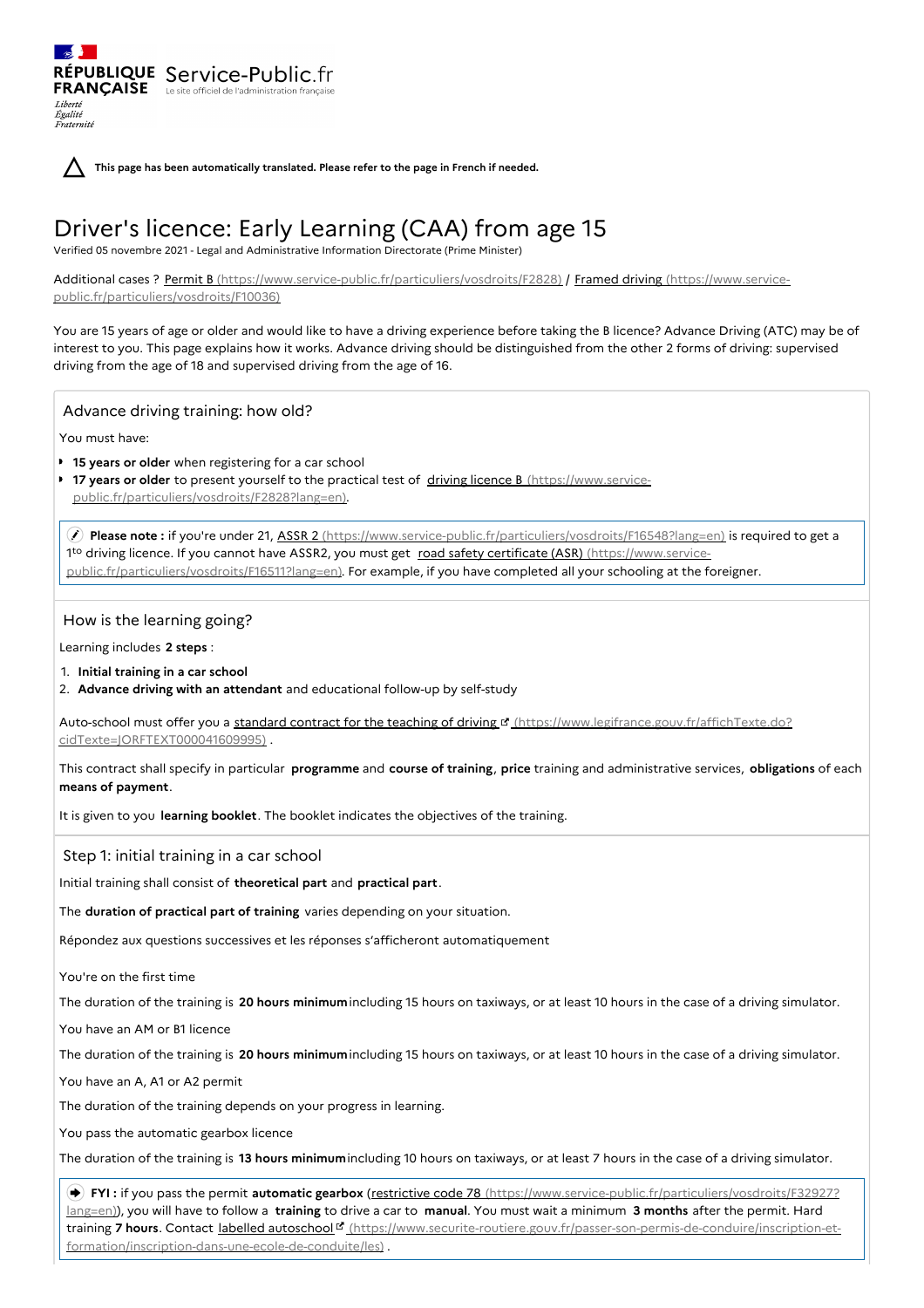# Step 2: early learning of driving

To enter the early learning phase of driving, you must meet all of the following conditions:

- Have **15 years or older**
- Pass the code (general theoretical test or ETG) [\(https://www.service-public.fr/particuliers/vosdroits/F33694?lang=en\)](https://www.service-public.fr/particuliers/vosdroits/F33694?lang=en) or hold a licence category for up to 5 years
- Credit Memo **Completion of Initial Training (AFFI)**
- Have your consent legal representative
- Have **your car insurance agreement** for driving the vehicle(s) used during early learning. One warranty extension (https://www.service[public.fr/particuliers/vosdroits/F2662?lang=en\)](https://www.service-public.fr/particuliers/vosdroits/F2662?lang=en) may be required under the contract.

Early learning of driving begins with **prior appointment** a minimum of 2 hours with a driving instructor and in the presence of at least one attendant.

The instructor gives advice for the early driving period.

He gives a guide to the attendant.

The results of the evaluations shall be indicated on **learning booklet**.

## What conditions for the escort (permit, insurance...)?

The attendant must meet all of the following conditions:

- Have it **licence B for 5 years or more**
- Have **his car insurance agreement** for driving the vehicle(s) used during the accompanied driving. One warranty extension [\(https://www.service-public.fr/particuliers/vosdroits/F2662?lang=en\)](https://www.service-public.fr/particuliers/vosdroits/F2662?lang=en) may be required under your contract.
- Not having had cancellation [\(https://www.service-public.fr/particuliers/vosdroits/F21774?lang=en\)](https://www.service-public.fr/particuliers/vosdroits/F21774?lang=en) or invalidation (https://www.servicepublic.fr/particuliers/vosdroits/F1704?lang=en) of the licence in the previous 5 years

It is possible to have several attendants, in or out of the family setting.

What are the rules during early learning of driving?

You **take part in 2 educational appointments** each lasting 3 hours:

- $1<sup>to</sup>$  appointment takes place between 4 and 6 months after the issuance of the AFFI
- 2 <sup>e</sup> appointment must take place when you have travelled at least 3000 km

These appointments include **practical part** and **theoretical part**.

The presence of at least one of the guides is mandatory at each appointment.

One 3<sup>e</sup> appointment can be organised on the advice of the school or at your request or at the request of an attendant.

### **You must also comply with the following driving rules:**

- Drive while **1 year minimum**
- Browse **3,000 km minimum**
- Drive **in France**. Foreigner traffic is prohibited.
- Drive on **road and motorway network**
- Respect **specific speed limits**

#### Speed Limitations

| <b>Track Type</b>                                  | Maximum Speed |
|----------------------------------------------------|---------------|
| Highway section where speed is limited to 130 km/h | 110 kph       |
| Other section of highway                           | 100 kph       |
| Road with 2 roads separated by a central median    | 100 kph       |
| Agglomeration                                      | 50 kph        |
| Other                                              | 80 kph        |

Where do I place the drive disk with it?